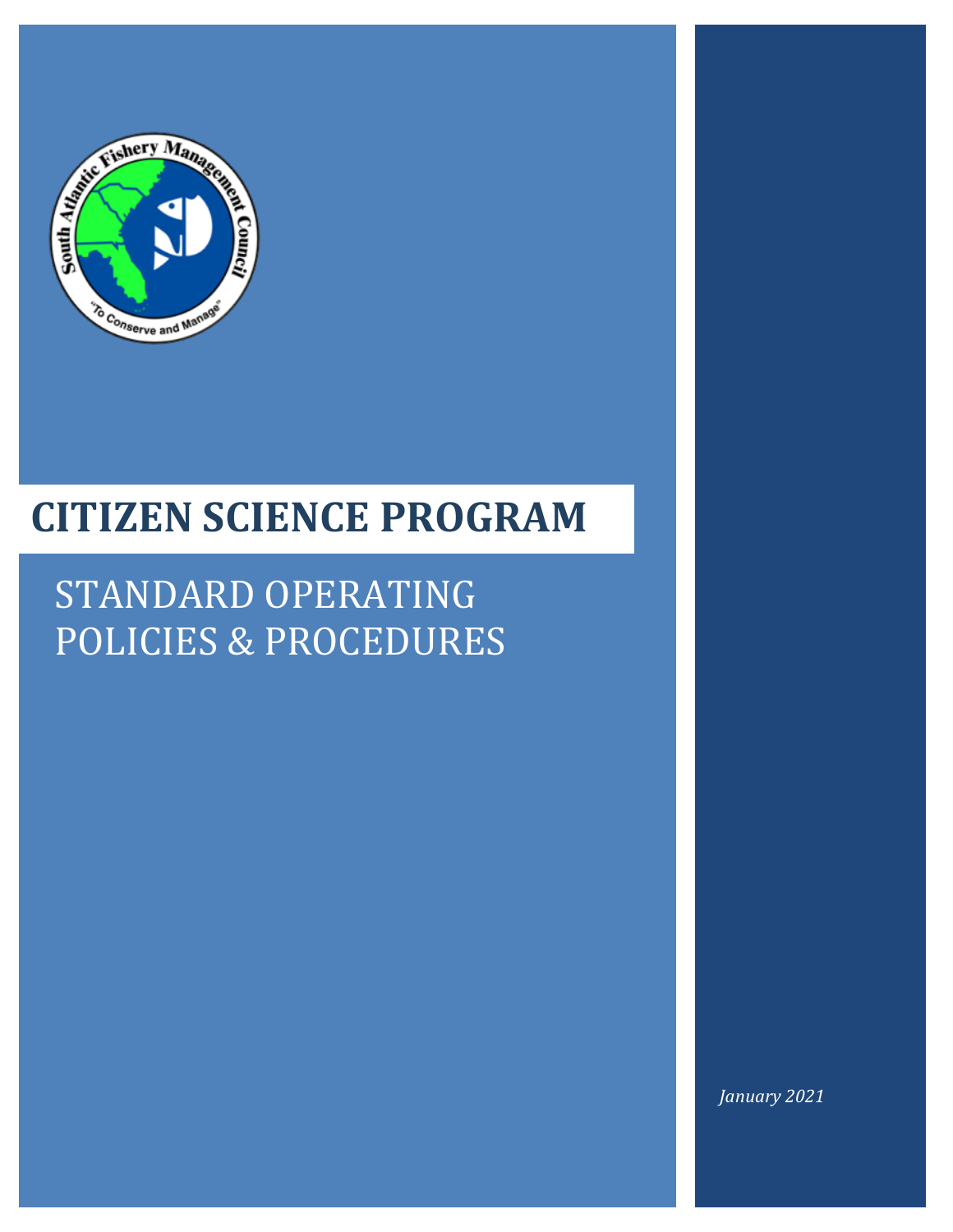# **SAFMC Citizen Science Program Standard Operating Policies & Procedures**

| I.   |    |  |
|------|----|--|
| ΙΙ.  |    |  |
|      | a. |  |
|      | b. |  |
|      | c. |  |
|      | d. |  |
|      | e. |  |
| f.   |    |  |
| III. |    |  |
|      | a. |  |
|      | b. |  |
|      | c. |  |
|      | d. |  |
|      | e. |  |
| f.   |    |  |
| g.   |    |  |
| IV.  |    |  |
|      | a. |  |
|      | b. |  |
| c.   |    |  |
|      | d. |  |
|      | e. |  |
| V.   |    |  |
| VI.  |    |  |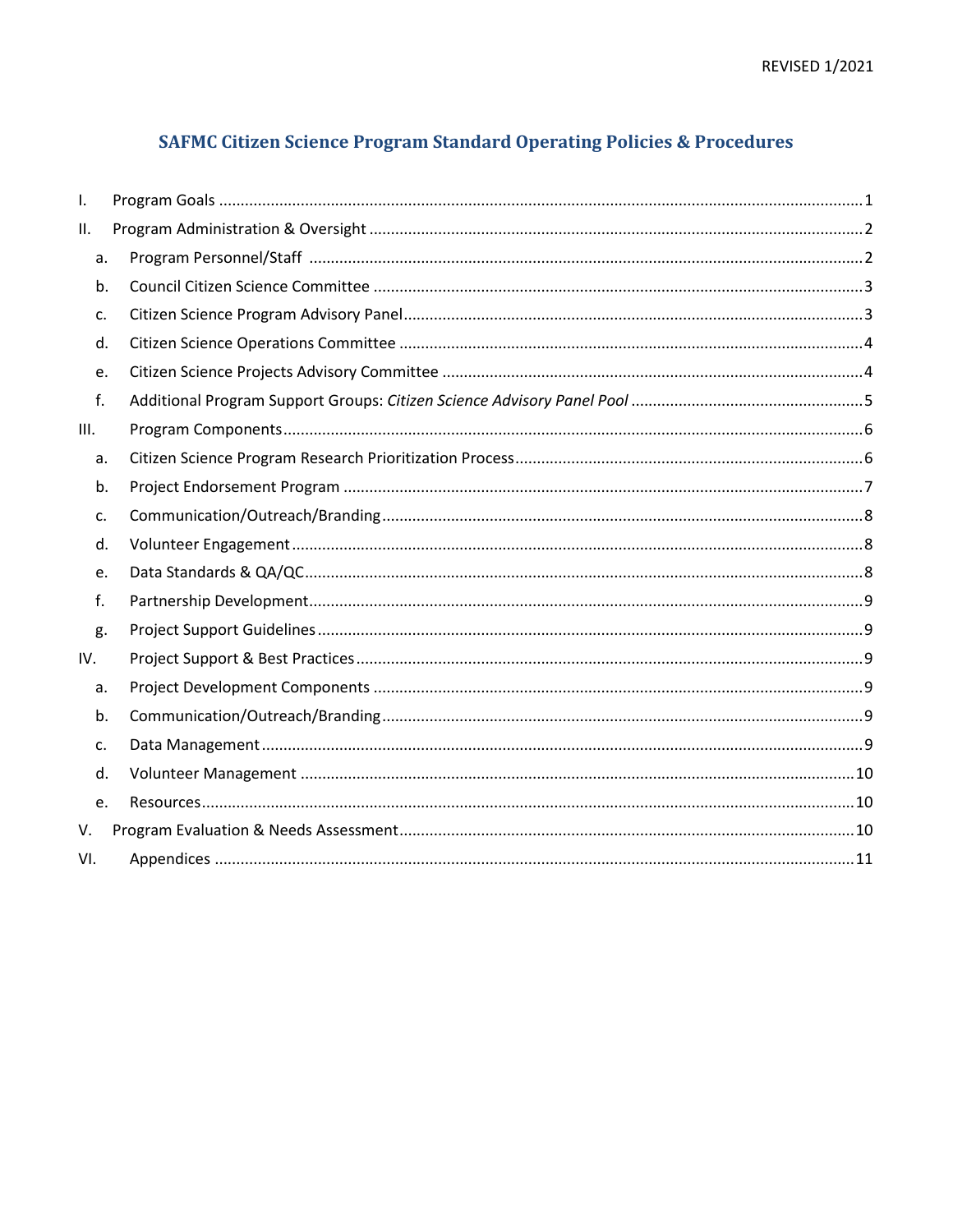# **SAFMC Citizen Science Program Standard Operating Policies & Procedures**

# <span id="page-2-0"></span>**I. Program Goals**

#### **Vision Statement:**

Advancing science and increasing trust, one project at a time

#### **Mission Statement:**

To build and maintain a program that improves information for fisheries management through collaborative science

#### **Program Goals & Objectives:**

**GOAL 1**: Design, implement, and sustain a program framework to guide the development of projects that support fishery management decision making.

Objective 1.1: Establish organizational infrastructure to provide program administration and oversight.

Objective 1.2: Develop program procedures, policies, and tools.

Objective 1.3: Create a funding strategy that is adaptable to changing circumstances and needs.

**GOAL 2**: Facilitate development of individual projects to address specific research priorities.

Objective 2.1: Publish and broadly disseminate the SAFMC's citizen science research priorities.

- Objective 2.2: Implement the SAFMC's Citizen Science Project Endorsement Program.
- Objective 2.3: Provide project support resources (best practices, templates, etc.) and project development guidance.
- Objective 2.4: Encourage collaboration by diverse teams of stakeholders (scientists, fishermen, managers, etc.) to develop projects.

**GOAL 3**: Ensure that data collected by projects are accessible, robust, and fit for purpose.

- Objective 3.1: Implement program guidelines that address data management, standards, quality, and accessibility.
- Objective 3.2: Review project results to determine if data meet project and/or Program needs.
- Objective 3.3: Document the contribution of citizen science projects and data to specific SAFMC research priorities and science and management decision making.
- **GOAL 4**: Foster mutual learning, collaboration, and program engagement.
	- Objective 4.1: Promote opportunities for learning among diverse constituents.
	- Objective 4.2: Foster existing partnerships and develop new partnerships to support both program and project goals.
	- Objective 4.3: Strive to enhance trust among scientists, managers, and fishermen.
	- Objective 4.4: Engage new categories of stakeholders that are not typically involved in the Council process.
	- Objective 4.5: Develop Citizen Science Program volunteer engagement (recruitment, training,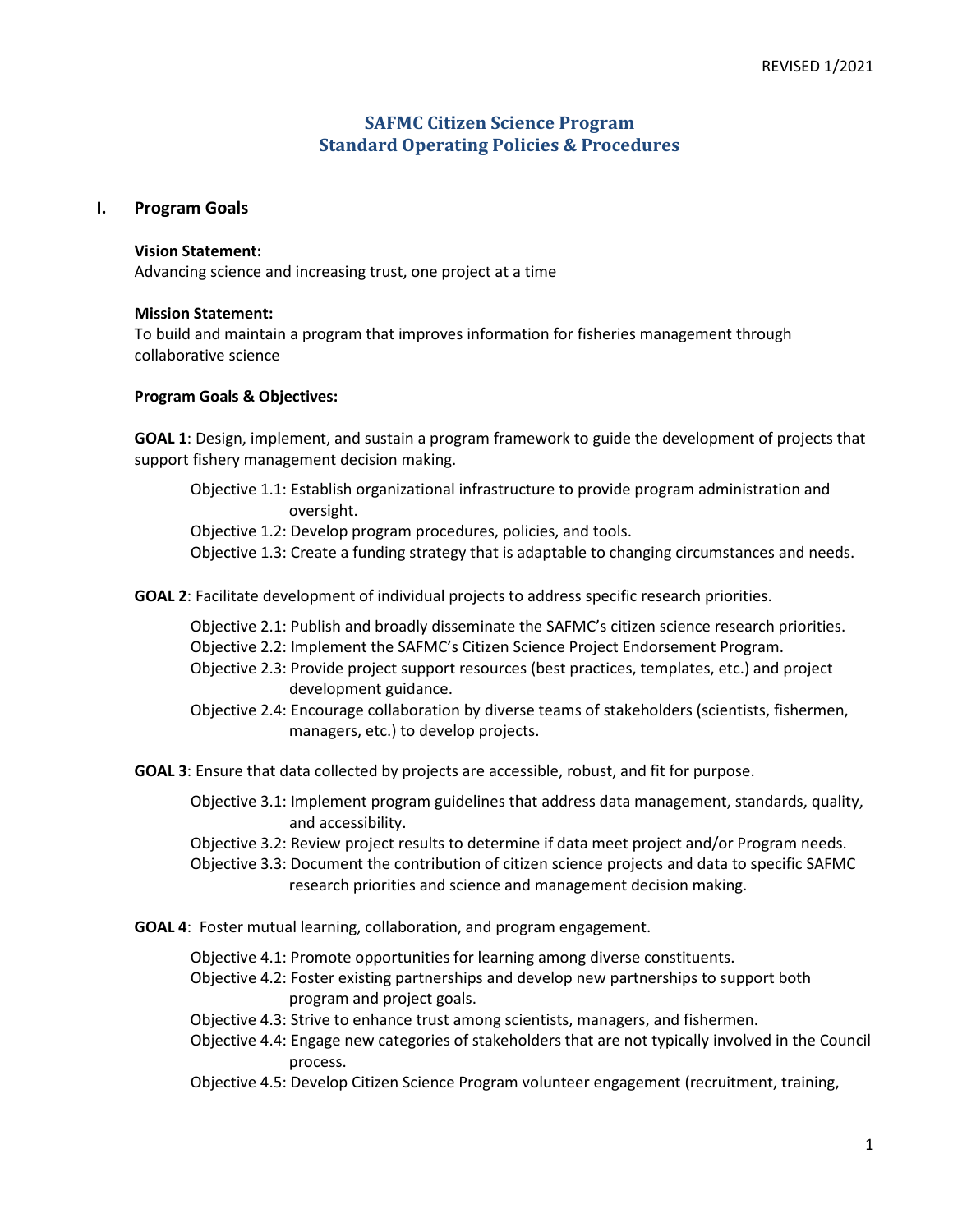retention) strategies, products, and activities using best practices outlined by the Citizen Science Action Teams.

#### <span id="page-3-0"></span>**II. Program Administration & Oversight**





#### <span id="page-3-1"></span>**a. Program Personnel/Staff** -

The following is a general description of primary Citizen Science Program staff and responsibilities.

- Staff: The Program supports one FTE (Program Manager) that is supervised by the Deputy Director for Science & Statistics.
- Location: The staff position is housed at the Council office.
- Position Duties: The Program Manager position manages the overall operation of the Citizen Science Program to include supporting Program administrative groups,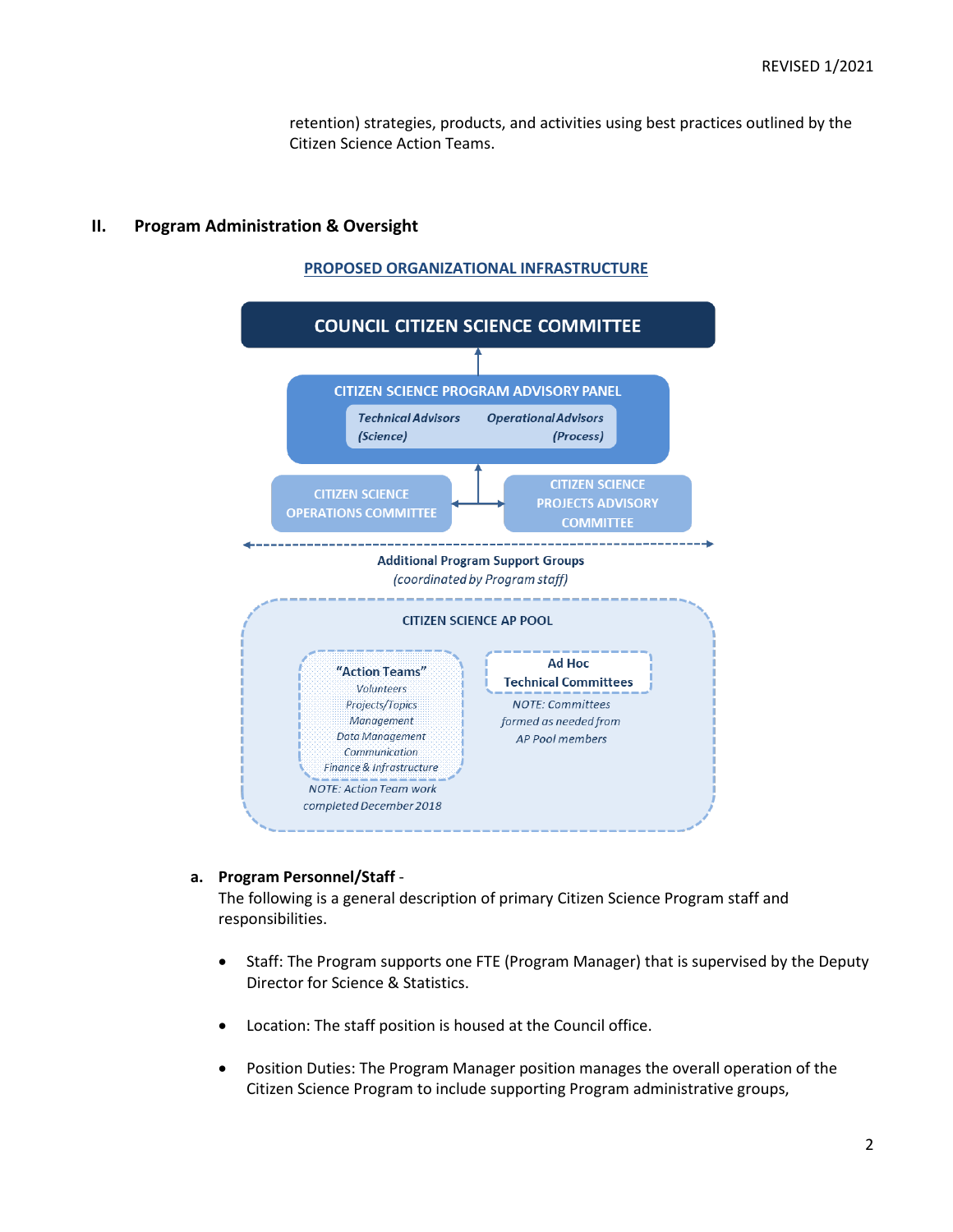partnership development (for Program support and project development), identifying and seeking funding for citizen science projects, and coordinating Program activities as they relate to Council priorities.

# <span id="page-4-0"></span>**b. Council Citizen Science Committee -**

- Purpose The Citizen Science Committee was established as a Council-level committee in September 2016 to support the development and oversight of the Citizen Science Program.
- Roles & Responsibilities The Committee serves as the liaison with the Council and the Program Advisory Panel to help provide guidance on programmatic level decision-making on the Program's activities, operation and adoption of the biennial Citizen Science Research Priorities (based on items in the Council's Research & Monitoring Plan). The Committee also coordinates approval of the Citizen Science Program budget in conjunction with the Council's Executive Finance Committee. As available, the Committee Chair/Vice Chair will attend webinars and in-person meetings of the other advisory committees and oversight board.
- Membership The Citizen Science Committee is made up of Council members and is supported by the Citizen Science Program Manager as the staff lead.
- Meetings The Committee meets as part of quarterly Council meetings, during at least two Council meetings per year.

#### <span id="page-4-1"></span>**c. Citizen Science Program Advisory Panel -**

- Purpose Advise on program policies related to scientific goals and integrity and operational processes.
- Structure The Program Advisory Panel consists of two types of members Technical Advisors and Operational Advisors – and operates as one panel. The Program Advisory Panel reports to the Council's Citizen Science Committee.
- Roles & Responsibilities Technical advisors develop programmatic recommendations to ensure the Program maintains overall scientific integrity. Operational advisors develop programmatic recommendations related to fiscal support, legal issues, infrastructure, and governance. The Advisors review the SOPPs and the supporting materials and policies for carrying out the Program components as described in the SOPPs. The Program Advisory Panel is led by a Chair and Vice-Chair selected by the Panel from its members.
- Membership & Eligibility Advisors (both Technical and Operational) may include representatives from: SEFSC or other Science Centers; NOAA Headquarters (chief scientist), Sea Grant (rotating), SAFMC (Council Citizen Science Committee Chair, Citizen Science Projects Advisory Committee Chair, and SSC Chair); conservation/environmental NGO; fishery stakeholders (private, for-hire, commercial fishermen or member of the public with an interest in fisheries and citizen science); ACCSP/ASMFC; State agency; legal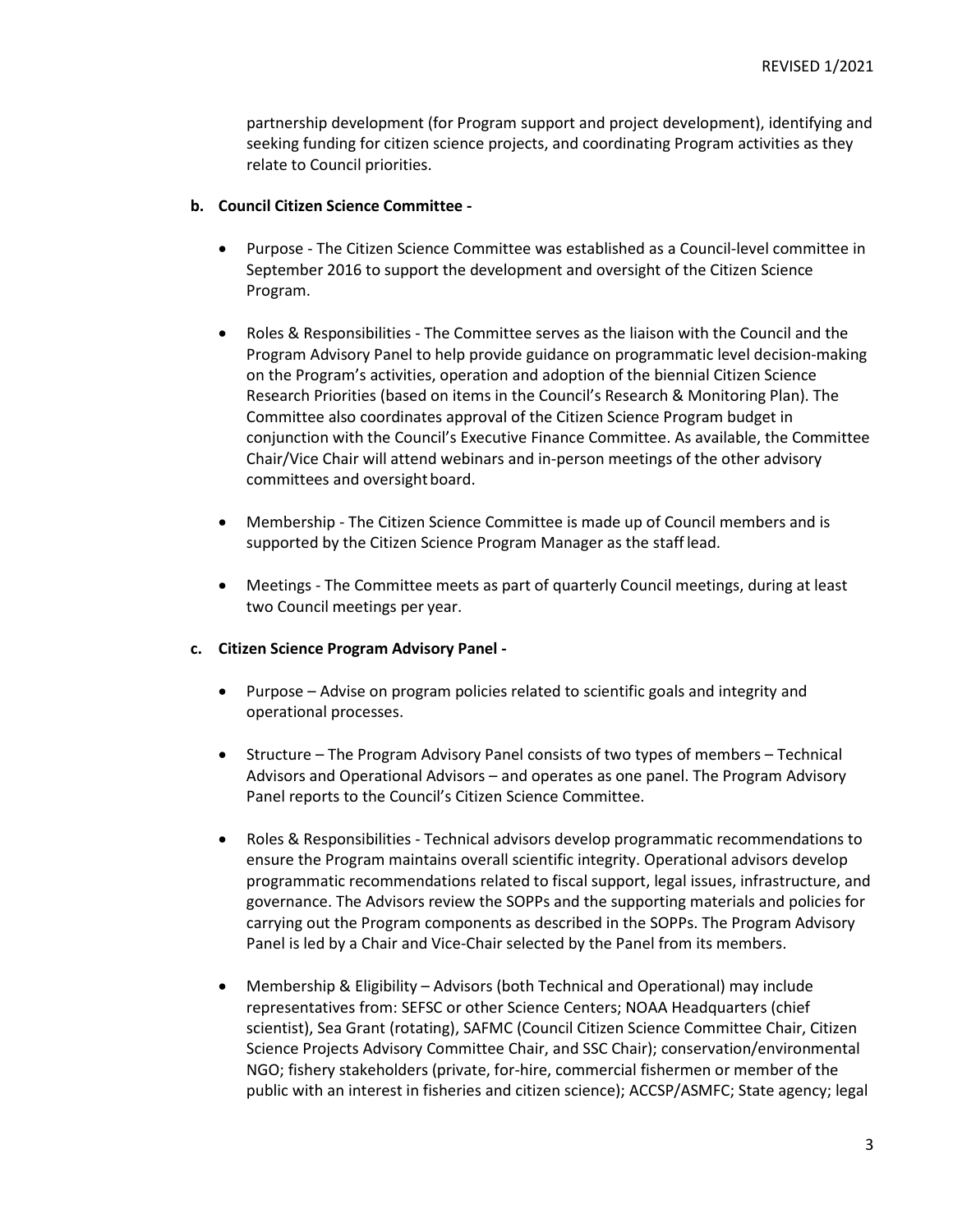staff; citizen science expert; administrative executive.

- Appointments and Terms
	- o Council appointed: Fishery stakeholders (2); conservation/e-NGO (1); Sea Grant (1); Citizen Science expert (1); administrative executive (1)
	- o Designees: SERO; SEFSC; NOAA Headquarters (S&T office); NOAA general counsel; ACCSP/ASMFC; Council Citizen Science Committee Chair ; Citizen Science Projects Advisory Committee Chair; SSC Chair
	- o Named individuals may designate temporary or permanent proxies
	- o Terms: 3-5 years, dependent on programmatic growth
	- o Meetings: Single annual in-person meetings; additional meetings via conference call or webinar as needed.
- Coordination with other administrative groups of the Program The Program Advisory Panel receives information from Program staff, the Operations Committee, and the Citizen Science Projects Advisory Committee and makes formal recommendations to the Council Citizen Science Committee.

## <span id="page-5-0"></span>**d. Citizen Science Operations Committee -**

- Purpose Smaller group of advisors that develops program recommendations for the Program Advisory Panel to consider; specific tasks include reviewing policies, providing program direction/multi-partner support, and providing general advice.
- Roles & Responsibilities Draft SOPPs and provide ongoing operational recommendations for Program Advisory Panel approval.
- Membership & Eligibility Citizen Science Advisory Panel Pool members (5); member from SERO; member from SEFSC; member from the Council's SSC. Supported by Program staff.
- Appointments and Terms Appointed by the Council's Citizen Science Committee; terms are 3-5 years, dependent on programmatic growth.
- Coordination with other administrative groups of the Program The Citizen Science Operations Committee will liaise with the Citizen Science Projects Advisory Committee to modify the SOPPs and program components, as needed.

#### <span id="page-5-1"></span>**e. Citizen Science Projects Advisory Committee –**

- Purpose Serve as advisors similar to the Council's Advisory Panels; Work in conjunction with the Citizen Science Operations Committee to develop recommendations for the Program Advisory Panel
- Roles & Responsibilities Identify citizen science research and data needs across all the FMPs the Council manages; Assist with developing volunteer engagement strategies for recruiting, training, retaining, and communicating with volunteers; serve as outreach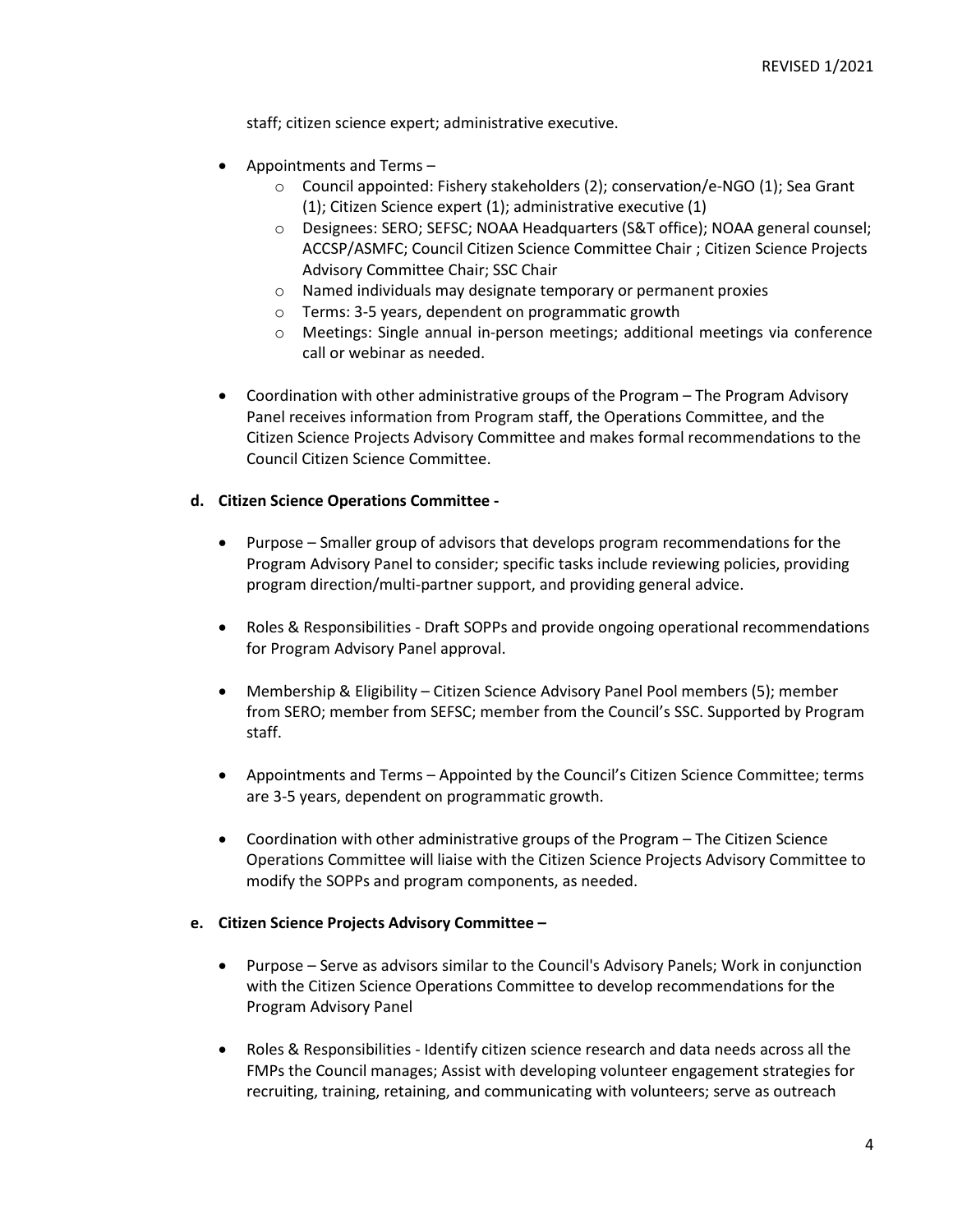ambassadors for the Program.

- Membership & Eligibility Chair or designee of the Council's fishery Advisory Panels (Golden Crab, Shrimp/Deepwater Shrimp, Spiny Lobster, Mackerel Cobia, Snapper Grouper); Habitat & Ecosystem AP; and the Information & Education AP.
- Appointments and Terms Determined by the existing Council's AP policies; terms are 2-3 years, rotating, dependent on term of the AP chair for each AP or as assigned designee. The Citizen Science Projects Advisory Committee would meet via webinar or conference call two times per year.
- Coordination with other administrative groups of the Program The Citizen Science Projects Advisory Committee coordinates as needed with the Citizen Science Operations Committee to modify SOPPs and program components.

## <span id="page-6-0"></span>**f. Additional Program Support Groups:** *Citizen Science Advisory Panel Pool*

**Citizen Science Advisory Panel Pool** – The Citizen Science Advisory Panel Pool is modeled after the SEDAR Advisory Panel Pool and workshop panel approach. Appointments to the Citizen Science Advisory Panel Pool (CSAP) will be handled by the Citizen Science Committee. The Committee will also appoint members to Action Teams and any other *ad hoc* Technical Committees from the CSAP (consistent with appointments for specific SEDAR workshop panels).

**i. Citizen Science Action Teams** - Citizen Science Action Teams, as described in the Blueprint, were appointed to begin developing specific, program recommendations. A-Teams used Terms of Reference to guide the development of recommendations for the Program in five topical areas (Volunteers, Data Management, Projects/Topics Management, Communication/Outreach/Education, and Finance & Infrastructure). Functionally, the Action Teams were considered Advisory Panels and members were all appointed to the CSAP. Action Teams were not standing committees or standing APs, and only existed for the time it took to develop the Citizen Science Program as specified in the Blueprint.

Once the initial Terms of Reference for program development were addressed by each A-Team, the A-Teams were dissolved. Members are retained in the CSAP. Members of the CSAP may be called upon to serve on any additional Ad Hoc Technical Committees that may be needed for the Program[. See Appendix A](#page-12-0) for additional details about the CSAP and Action Teams and the process by which they developed program recommendations in 2017-2018.

#### **ii.** *ad hoc* **Citizen Science Technical Committees**

- Purpose To support areas of the program related to projects.
- Roles & Responsibilities Members of technical committees will serve in a review capacity for process-oriented components of the Program. For example, once the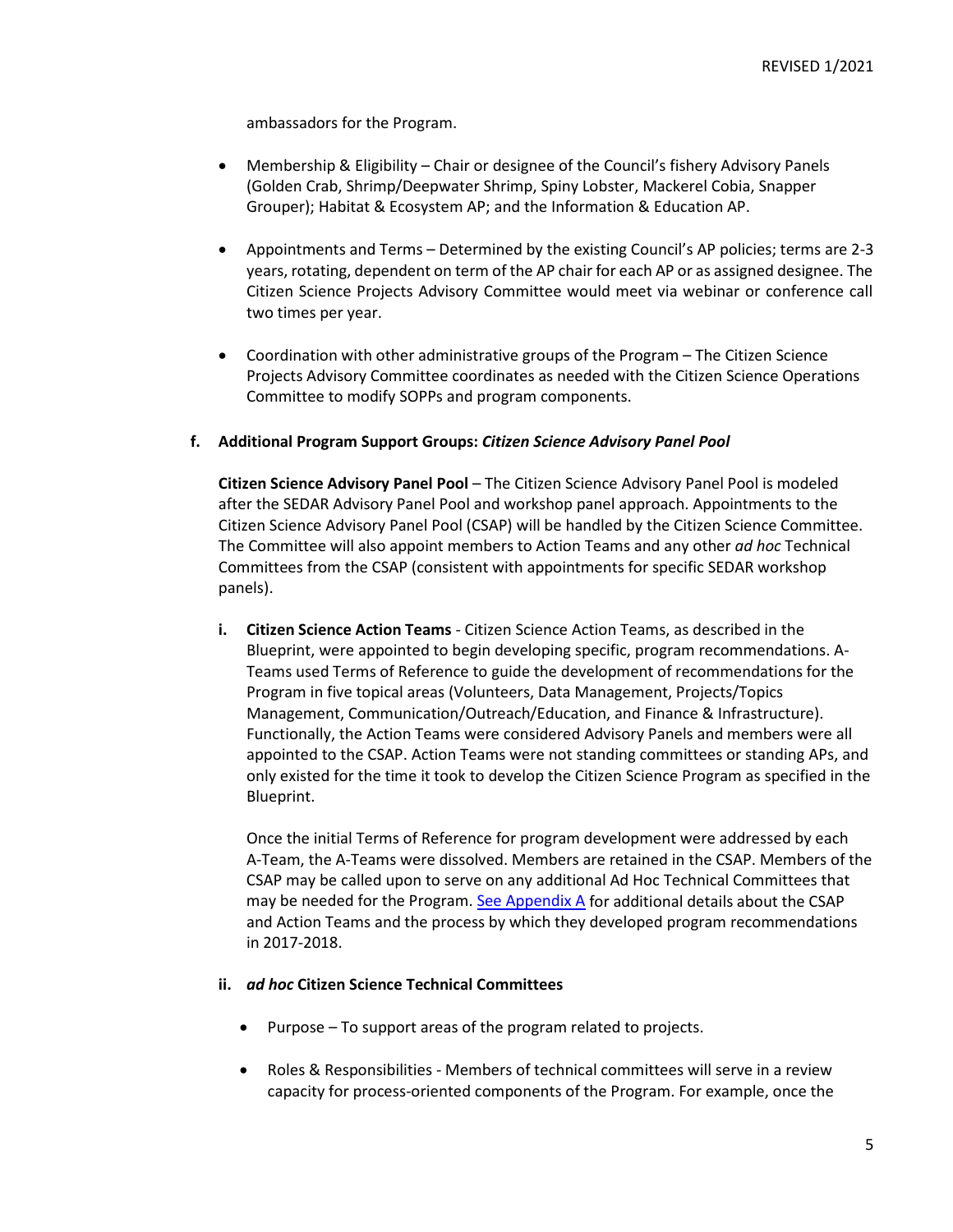Project Endorsement Program is implemented, the Program will need an *ad hoc*  Technical Committee to review applications for projects that are submitted for endorsement. Additional *ad hoc* Technical Committees may be needed for various types of Program activities that arise.

• Appointments and Terms – Members are appointed by the Council Citizen Science Committee from the CSAP. Terms are contingent on the nature of the technical committee, but are not to exceed one-year unless an alternative term is specifically designated at the time of appointment

#### <span id="page-7-1"></span><span id="page-7-0"></span>**III. Program Components**

#### **a. Citizen Science Program Research Prioritization Process -**

#### [\(See Appendices B and C\)](#page-12-0)

This process is a mechanism for establishing research priorities for the Program and determining how often they are reviewed and evaluated.

The three-step process involves:

**Step 1:** Reviewing and providing input on the Council's biennial Research & Monitoring Plan. Mechanism – Program staff will review and provide feedback on the plan and identify items that could be addressed using the Citizen Science Program. In addition, the Plan will receive input from the Council's SSC, SEDAR process, AP discussions and the FMP development process.

**Step 2:** Developing a Citizen Science Program Research Priorities document. Mechanism **-** Program staff will work with the Citizen Science Projects Advisory Committee, Operations Committee, and the Program Advisory Panel to develop a separate Citizen Science Program Research Priorities document that is informed by the Council's Research & Monitoring Plan. The draft document will be reviewed by the Council's APs and SSC. Timing – The Citizen Science Research Priorities document will be reviewed biennially, in coordination withreviews of the Council's Research & Monitoring Plan; Review & Adoption – Council reviews and adopts biennial research priorities.

#### **Step 3:** Citizen Science Project Idea Portal

Mechanism – Develop an online form hosted on the Council's Citizen Science webpage where stakeholders can submit citizen science project ideas that may be considered under the biennial Citizen Science Research Priorities. The online form will provide a series of questions focused on topics related to the Citizen Science Program Research Priorities. The portal will be monitored by staff, and include a feedback mechanism to provide comments within one month to the person submitting an idea and to help connect them with potential collaborators. Information received via the form will be compiled and considered during the next review of research priorities.

Timeframe – open year-round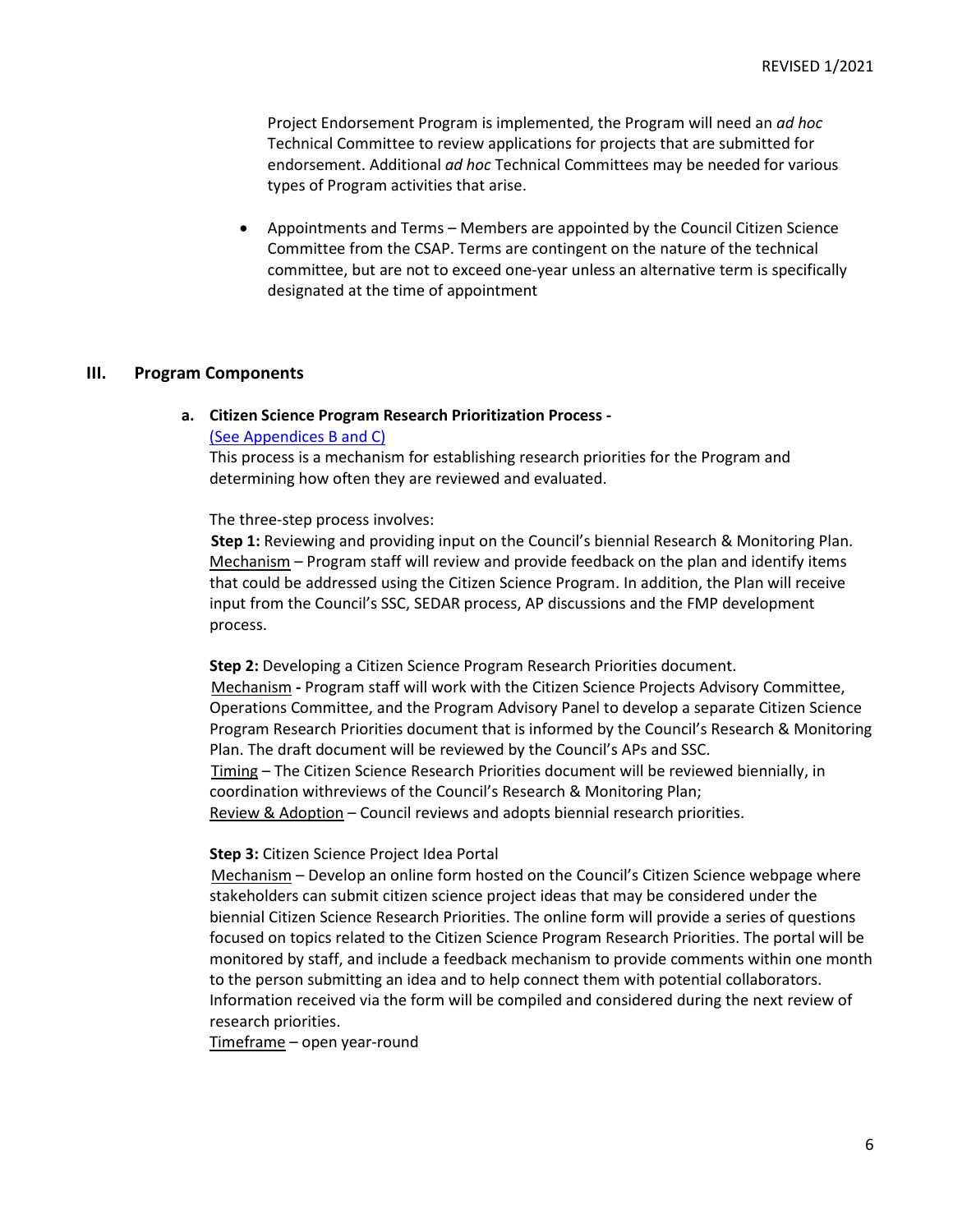# <span id="page-8-0"></span>**b. Project Endorsement Program -**

# [\(See Appendix D\)](#page-12-0)

In the absence of internal funding for projects, the Council's Citizen Science Program (Program) will encourage development of externally funded citizen science projects in partnership with stakeholders to support the goals of the Program. However, external projects pursued in partnership with the Council's Program need to have a mechanism in place that assures the project is designed appropriately and has the resources necessary for project success. To support development of robustly designed projects that produce data that can be considered for use in management by the Council, the Program will develop a project endorsement program that includes specific criteria that must be met, and an application and review process that must be followed, in order to receive endorsement.

## Project Endorsement Criteria

Projects must meet the following criteria to be endorsed by the Council's Citizen Science Program:

- Meets the goals/objectives of the SAFMC Citizen Science Program
- Addresses one or more of the priority topics in the SAFMC Citizen Science Research Needs
- Outlines the Project Development Plan for the project
- Outlines the Data Management Plan for the project
- Outlines the Communication Plan for the project, including volunteer recruitment, sharing project results (approaches and products)
- Outlines the Volunteer Training Plan for the project
- Outlines methods for evaluating the project for the duration of the project

# Application Process

Stakeholders interested in receiving endorsement for their citizen science project by the Program will engage in a two-step application process, 1) Pre-application and 2) Full application. Applications will be accepted (at any time) and reviewed quarterly.

Project Review Process

- Pre-application Program staff will review the pre-application. All pre-applications will receive feedback on the extent to which they meet the project endorsement criteria. If minimum criteria are met, the applicant will be invited to submit a full application.
- Full application Program staff will coordinate the review process for full applications by selecting a minimum of three reviewers per application. Reviewers will be selected from an established, semi-standing, *ad hoc* Technical Committee established for Project Review. Reviewers will use an online review form and the project review rating system to review project applications. The review process (review, comments, and response to applicant) will be completed in three weeks or less. Reviewers will be asked to complete their reviews within 2 weeks. Applicants will be informed of the results of the review and provided a summary of any recommendations for improvement that may be suggested by the reviewers.
- Full applications will be scored and provided review feedback.

# Endorsed Projects – Benefits and Terms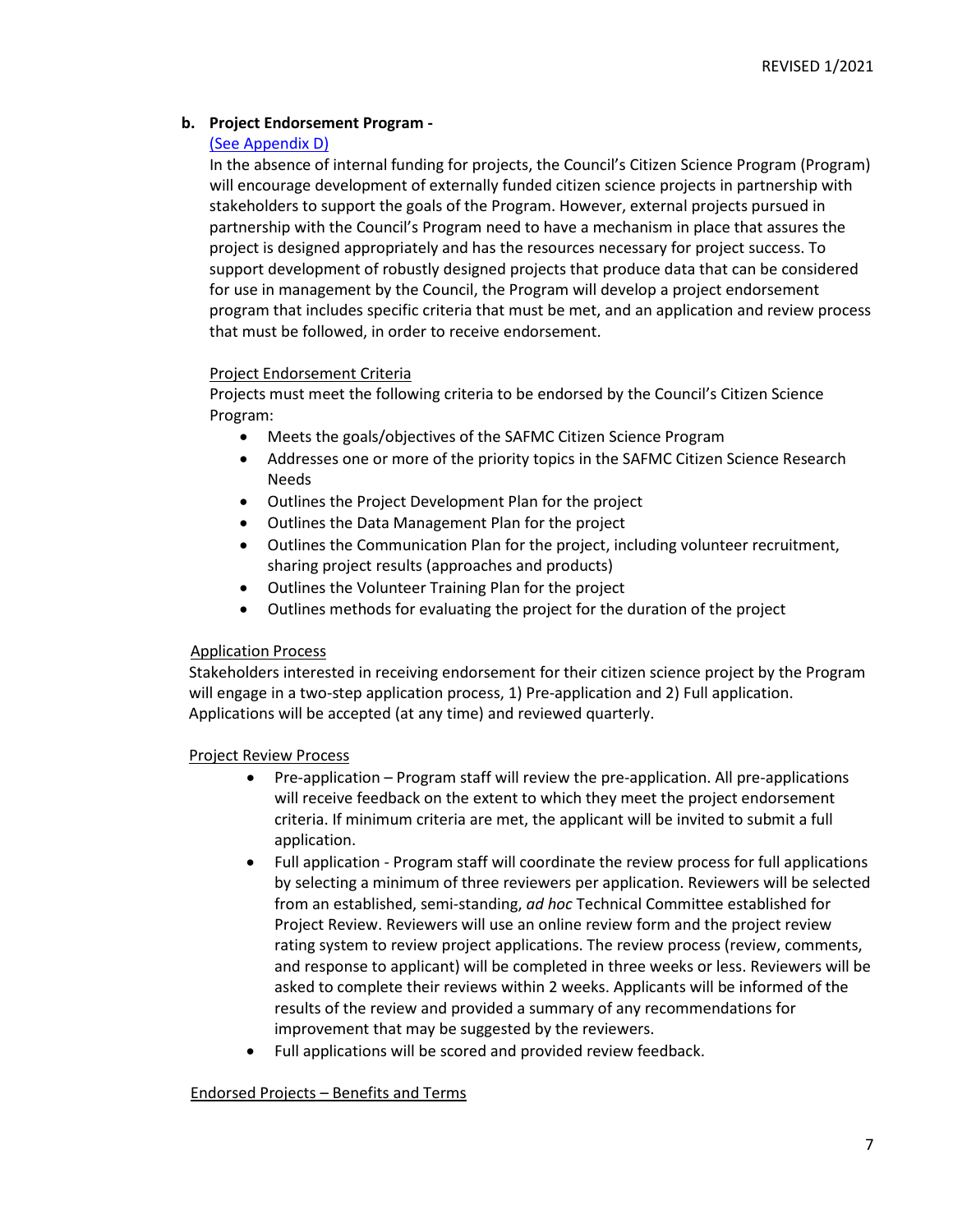Projects that are endorsed by the Program will receive a letter of endorsement, project promotion through the Program's outreach and promotion activities, and approval to use the Program's logo. Letters of endorsement will outline the terms of the endorsement and expectations for receiving endorsement to include, but not limited to, annual monitoring and progress reports on the project and notification if the scope of the project changes. Changes in project scope may warrant another review for continued endorsement.

#### <span id="page-9-0"></span>**c. Communication/Outreach/Branding -**

Development of communication, outreach, and branding products and activities will primarily be the responsibility of Program staff. Products and activities will be informed by the best practices and policies outlined in the Communication and Training Plans developed by the Citizen Science Program Action Teams. Program staff will coordinate outreach and communication efforts related to citizen science activities with the Council's Outreach Team that is already in place.

The following types of communication and outreach products and activities will be considered for development by the Program and updated as needed as part of an annual Plan of Work:

- Routine Program Communication newsletter/blog/reports
- Program Website
- Program Social Media Development
- Program Support Materials brochures, fact sheets, etc.
- Annual report of accomplishments and volunteer recognition

# <span id="page-9-1"></span>**d. Volunteer Engagement -**

Developing volunteer engagement (recruitment, training, and retention) products and activities will be the responsibility of Program staff. Products and activities will be informed by the best practices and policies outlined in the Communication and Training Plans developed by the Citizen Science Program Action Teams and incorporated into an annual Plan of Work for the Program. Items to be considered for an annual Plan of Work for Program staff include:

- Developing a Volunteer Recognition Program through an *ad hoc* Technical Committee
- Developing a Participant Attitude Survey for volunteers participating in projects

# <span id="page-9-2"></span>**e. Data Standards & QA/QC –**

The Program requires that project teams address data standards, QA/QC, and other data management and analysis considerations for each specific project.

The Program expects project data to be useful for management, have a targeted user, and comply with sound scientific practices. meet? Comply with? a

The Program will facilitate discussions between project Principal Investigators (PIs) and data recipients to ensure data management standards and requirements are clearly identified, and that the project includes adequate provisions to ensure they are met.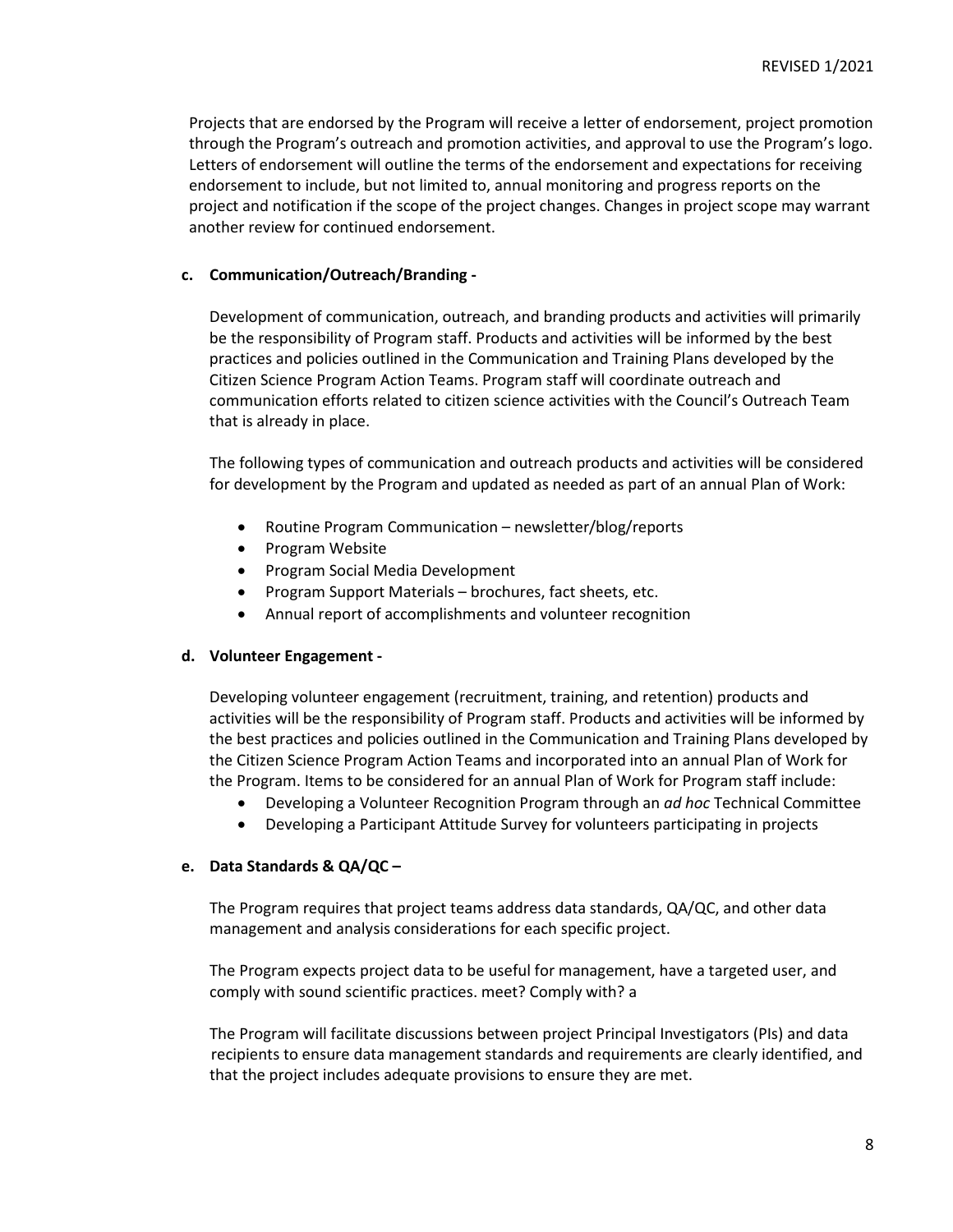The Program will work with the Technical Advisors of the Program Oversight Board to develop and maintain rigorous data standards and QA/QC processes.

# <span id="page-10-0"></span>**f. Partnership Development -**

## [\(See Appendix E\)](#page-12-0)

The Program will pursue partnership development using the best practices outlined in the Partnership Development Plan prepared by the Finance & Infrastructure Action Team. The Council Citizen Science Committee can provide input on potential partners and support staff in pursuing partnership development.

# <span id="page-10-1"></span>**g. Project Support Guidelines**

The Program may support projects that are pursued internally by the Program, as well as projects that are developed external to the program and endorsed as described above. The Program will support internal and endorsed projects in the following ways:

- Internal Projects Program staff are responsible for all project coordination and
- management.
- External, Endorsed Projects Projects that receive Project Endorsement through the Citizen Science Program will:
	- o Develop a shared vision of how the project PI and the Program will communicate about the project;
	- o Receive assistance with promotion of the project and communication of project results.

# <span id="page-10-2"></span>**IV. Project Support & Best Practices**

Projects falling under the umbrella of the Program should consider the best practices and templates developed by the Citizen Science Action teams during the development, implementation, and management of all aspects of a project. The following sections contain resources (information and links to the best practices and templates) for key components of a successful citizen science project.

#### <span id="page-10-3"></span>**a. Project Development Components**

See  $Appendix F$  to review the Project Development Plan template to serve as a guide for helping projects develop using the Program's standards and suggested best practices.

#### <span id="page-10-4"></span>**b. Communication/Outreach/Branding**

See [Appendix G](#page-12-0) to review the Communication Plan Template that serves as a guide to help projects develop a dedicated communication plan and conduct outreach for the project using suggested best practices.

#### <span id="page-10-5"></span>**c. Data Management**

See [Appendices H, I, and J](#page-12-0) to review suggested best practices for a Data Management Plan for projects, including templates for Data Requirements, Data Standards, and QA/QC.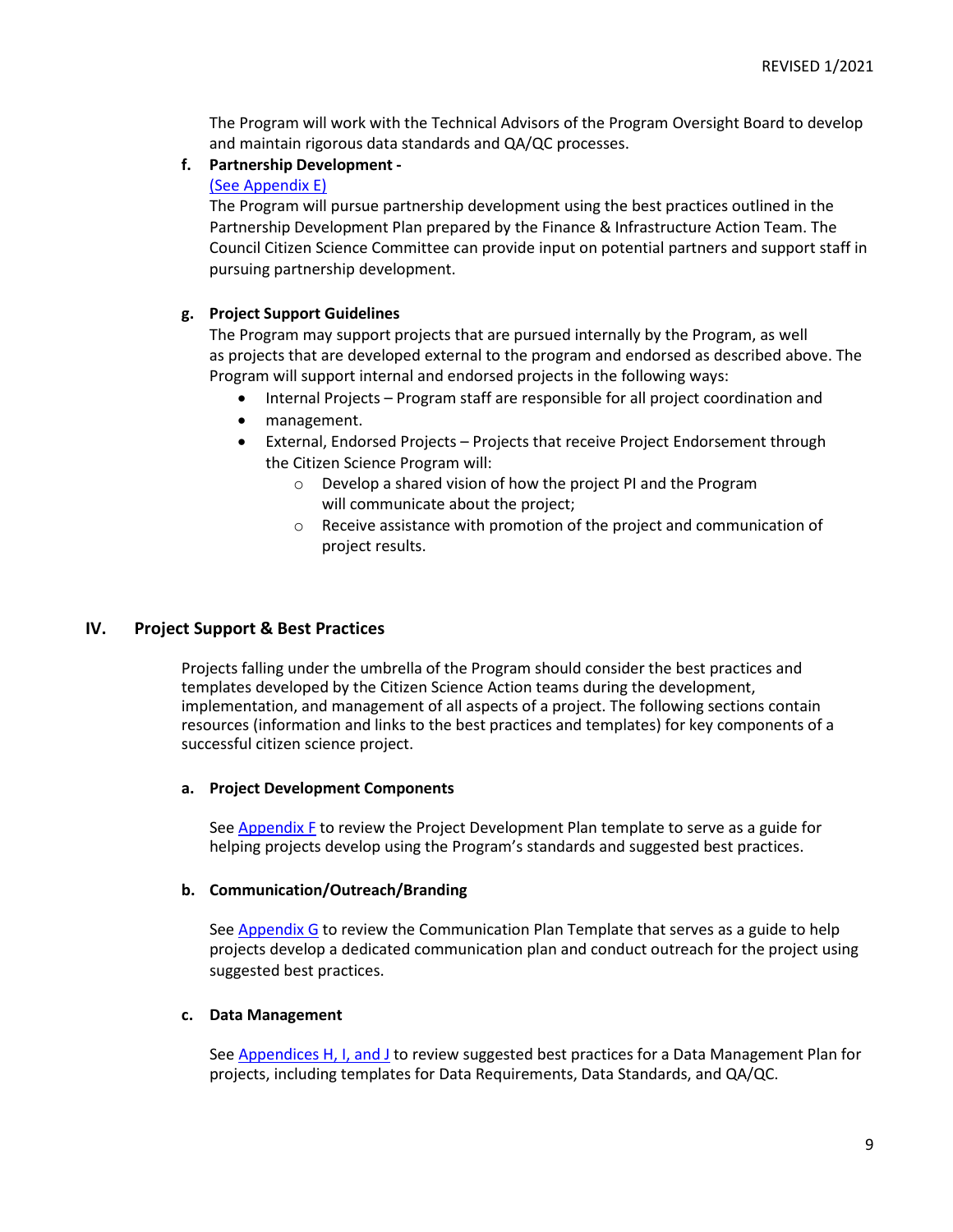## <span id="page-11-0"></span>**d. Volunteer Management**

See [Appendices K and L](#page-12-0) to review suggested best practices and the template for a Volunteer Training Plan. Additional resources related to volunteer training are also referenced in the Communication Plan template in [Appendix G.](#page-12-0)

### <span id="page-11-1"></span>**e. Resources**

Below are links to a list of the inventories created by the Action Teams related to Data Management Resources and Funding Opportunities.

- [Data Management Resources Inventory](https://docs.google.com/spreadsheets/d/1-kLbpTR903mvJgWIeW5yBCLgXMsnwqg7RXCtR0GCugE/edit#gid%3D1230891919) will be periodically updated as needed
- [Funding Opportunity Inventory](https://docs.google.com/spreadsheets/d/1AZSqcpxgXu03fwVH_nhMCv3WPVh062UHxJLMPX4WfTs/edit?usp=sharing) will be continually updated

Once the Program initiates projects, a Volunteer Database will be maintained. The database will collect basic contact information on volunteers and their interest and skill sets for participating in different types of projects.

• Volunteer Database (from the Volunteer Interest Form entries) – will be continually updated once the Volunteer Interest Form is made active.

# <span id="page-11-2"></span>**V. Program Evaluation & Needs Assessment -**

- Purpose
	- o Evaluation of the program activities and status, and identification of any modifications needed to respond to emerging needs and opportunities.
	- o Elements for an evaluation rubric:
		- **Stakeholder collaboration and program resources**
		- Goals and objectives
		- **Methods: design and implementation of**
		- Data management: entry, storage, analysis, and synthesis
		- **Reporting and dissemination**
		- **Dutcome evaluation and program review**
- Timing
	- $\circ$  Annual summary timing based on a calendar year and presented to the Council Citizen Science Committee in March annually.
	- o 5-year programmatic review
- Product
	- o Summary report that includes volunteer recognition